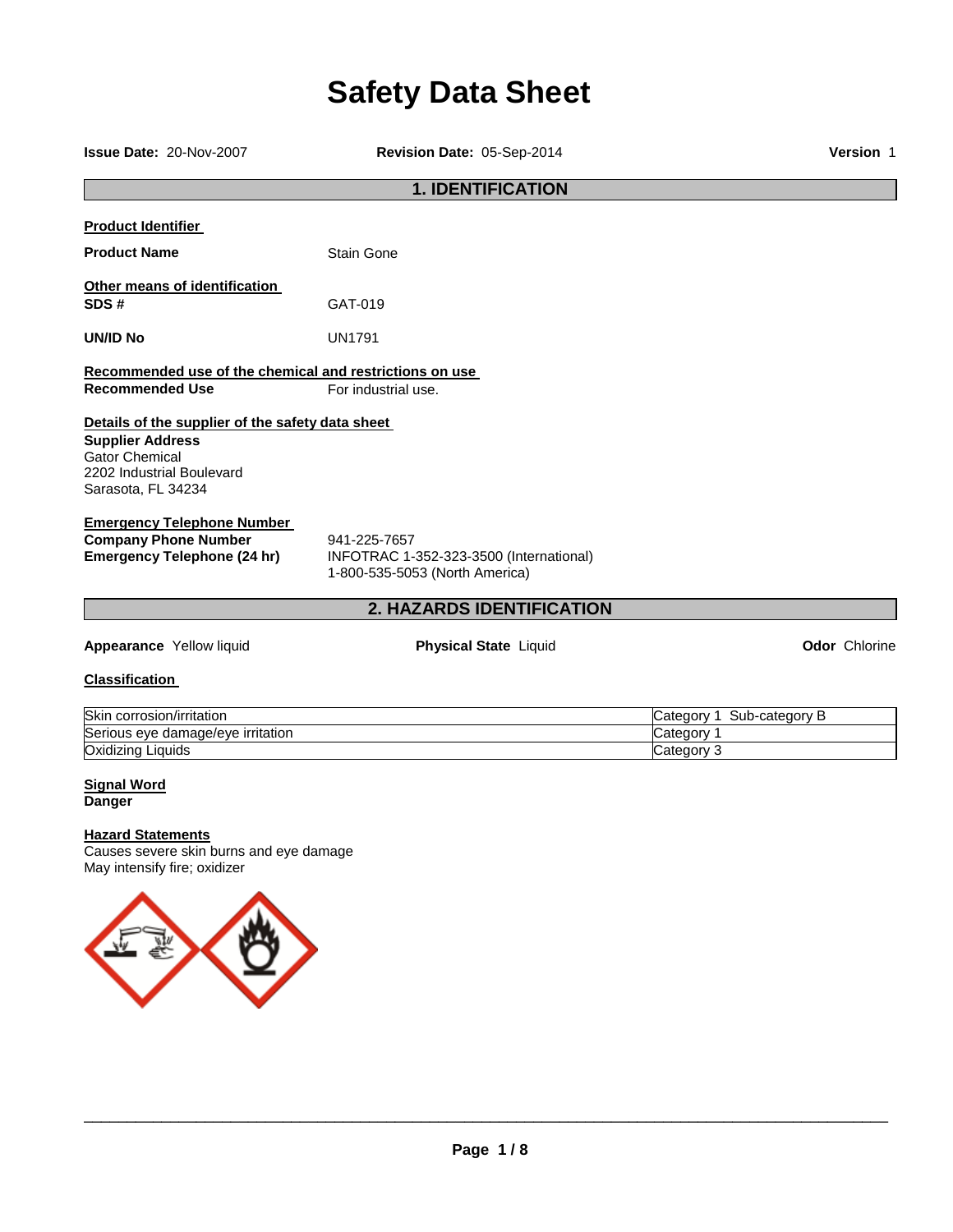# **Precautionary Statements - Prevention**

Do not breathe dust/fume/gas/mist/vapors/spray Wash face, hands and any exposed skin thoroughly after handling Wear protective gloves/protective clothing/eye protection/face protection Keep away from heat Keep/Store away from clothing/heat/combustible materials Take any precaution to avoid mixing with combustibles/heat

#### **Precautionary Statements - Response**

IF IN EYES: Rinse cautiously with water for several minutes. Remove contact lenses, if present and easy to do. Continue rinsing Immediately call a poison center or doctor/physician IF ON SKIN (or hair): Remove/Take off immediately all contaminated clothing. Rinse skin with water/shower Wash contaminated clothing before reuse Get medical attention IF INHALED: Remove victim to fresh air and keep at rest in a position comfortable for breathing Immediately call a poison center or doctor/physician IF SWALLOWED: rinse mouth. Do NOT induce vomiting Immediately call a poison center or doctor/physician In case of fire: Use water to extinguish

\_\_\_\_\_\_\_\_\_\_\_\_\_\_\_\_\_\_\_\_\_\_\_\_\_\_\_\_\_\_\_\_\_\_\_\_\_\_\_\_\_\_\_\_\_\_\_\_\_\_\_\_\_\_\_\_\_\_\_\_\_\_\_\_\_\_\_\_\_\_\_\_\_\_\_\_\_\_\_\_\_\_\_\_\_\_\_\_\_\_\_\_\_

# **Precautionary Statements - Storage**

Store locked up

# **Precautionary Statements - Disposal**

Dispose of contents/container to an approved waste disposal plant

#### **Other Hazards**

Very toxic to aquatic life with long lasting effects

# **3. COMPOSITION/INFORMATION ON INGREDIENTS**

| <b>Chemical Name</b>   | CAS No                         | Weight-%                    |
|------------------------|--------------------------------|-----------------------------|
| hypochlorite<br>odiumد | 7681<br>$-52-9$                | $-$<br>$\overline{A}$<br>5. |
| Sodium hvdroxide       | <u>ຳລັດ</u><br>1310-7.<br>ے-ت∨ | ∼                           |

\*\*If Chemical Name/CAS No is "proprietary" and/or Weight-% is listed as a range, the specific chemical identity and/or percentage of composition has been withheld as a trade secret.\*\*

# **4. FIRST-AID MEASURES**

#### **First Aid Measures**

| <b>Eye Contact</b>  | IF IN EYES: Rinse cautiously with water for several minutes. Remove contact lenses, if<br>present and easy to do. Continue rinsing. Immediately call a poison center or<br>doctor/physician.                                                                                                                                                |
|---------------------|---------------------------------------------------------------------------------------------------------------------------------------------------------------------------------------------------------------------------------------------------------------------------------------------------------------------------------------------|
| <b>Skin Contact</b> | IF ON SKIN (or hair): Remove/Take off immediately all contaminated clothing. Rinse skin<br>with water/shower. DO NOT attempt to neutralize with chemical agents. Wash<br>contaminated clothing before reuse. Get medical attention.                                                                                                         |
| <b>Inhalation</b>   | IF INHALED: Remove victim to fresh air and keep at rest in a position comfortable for<br>breathing. If breathing has stopped, give artificial respiration. If breathing is difficult, give<br>oxygen. If conscious and alert, wash mouth and nasal passages with water repeatedly.<br>Immediately call a poison center or doctor/physician. |
| Ingestion           | IF SWALLOWED: rinse mouth. Do NOT induce vomiting. Give large quantities of water.<br>Never give anything by mouth to an unconscious person. If vomiting occurs spontaneously,<br>keep head below hips to prevent aspirating vomitus into lungs. Immediately call a poison<br>center or doctor/physician.                                   |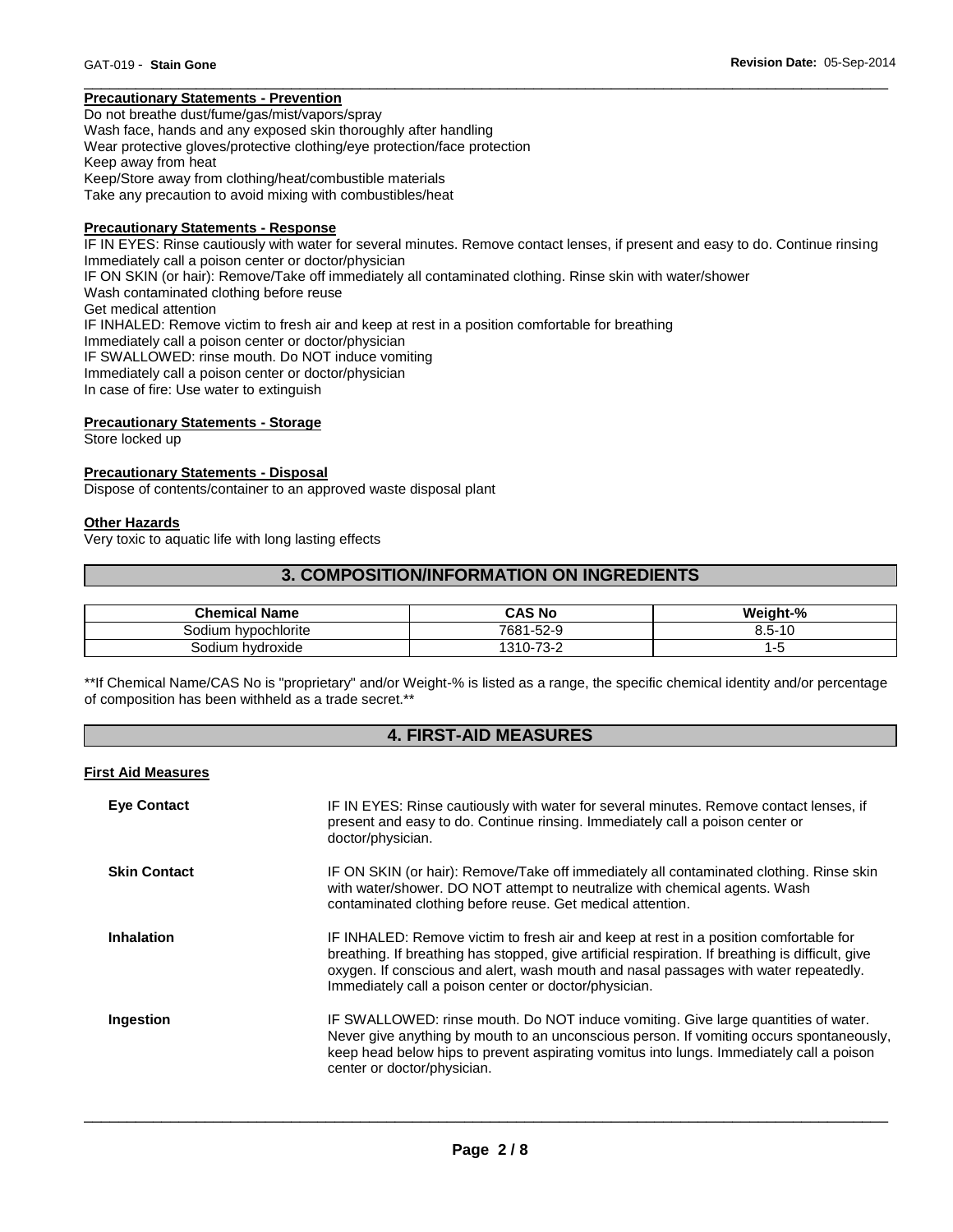#### **Most important symptoms and effects**

**Symptoms** EYES: CORROSIVE; contact with eyes is painful and irritating and will cause chemical burns, eye damage, blindness.

> SKIN: Corrosive: chemical burns may result from contact. Repeated or prolonged skin contact may cause skin damage.

INHALATION: Corrosive and irritating to upper respiratory tract and mucous membranes. May cause severe irritation and sneezing. Prolonged or repeated overexposure by inhalation may cause pneumonia, lung damage, damage to respiratory system, even death.

INGESTION: Corrosive and irritating to digestive tract; may cause severe irritation, tissue ulceration, gastrointestinal damage, circulatory collapse, convulsions, coma, even death.

# **Indication of any immediate medical attention and special treatment needed**

| <b>Notes to Physician</b> | MEDICAL CONDITIONS GENERALLY AGGRAVATED BY EXPOSURE: Preexisting skin,          |
|---------------------------|---------------------------------------------------------------------------------|
|                           | eye, or respiratory disorders may become aggravated through prolonged exposure. |

\_\_\_\_\_\_\_\_\_\_\_\_\_\_\_\_\_\_\_\_\_\_\_\_\_\_\_\_\_\_\_\_\_\_\_\_\_\_\_\_\_\_\_\_\_\_\_\_\_\_\_\_\_\_\_\_\_\_\_\_\_\_\_\_\_\_\_\_\_\_\_\_\_\_\_\_\_\_\_\_\_\_\_\_\_\_\_\_\_\_\_\_\_

# **5. FIRE-FIGHTING MEASURES**

#### **Suitable Extinguishing Media**

Water. Water spray (fog).

**Unsuitable Extinguishing Media** Not determined.

#### **Specific Hazards Arising from the Chemical**

Product does not burn, but can provide oxygen, which can intensify a fire. Product is an oxidizer. It may react vigorously with organics or other materials resulting in an explosion and fire. Combustion products may be toxic.

**Hazardous Combustion Products** Chlorine gas. Hydrocarbons. Smoke, fumes or vapors, and oxides of carbon.

#### **Protective equipment and precautions for firefighters**

Evacuate non-essential personnel from area to prevent human exposure to fire, smoke, fumes or products of combustion. As in any fire, wear self-contained breathing apparatus pressure-demand, MSHA/NIOSH (approved or equivalent) and full protective gear.

# **6. ACCIDENTAL RELEASE MEASURES**

#### **Personal precautions, protective equipment and emergency procedures**

| <b>Personal Precautions</b>      | Use personal protective equipment as required.                                                                                                                      |
|----------------------------------|---------------------------------------------------------------------------------------------------------------------------------------------------------------------|
| <b>Environmental Precautions</b> | Prevent from entering into soil, ditches, sewers, waterways and/or groundwater. See<br>Section 12, Ecological Information. See Section 13: DISPOSAL CONSIDERATIONS. |

### **Methods and material for containment and cleaning up**

**Methods for Containment** Prevent further leakage or spillage if safe to do so.

**Methods for Clean-Up Evacuate non-essential personnel and eliminate ignition sources. Shut off source of leak** only if safe to do so. Contain spill and recover free product. To clean up residue, add reducing agents such as bisulfites or ferrous salt solutions. Some heat will be produced. Maintain pH on alkaline side (>7.5) and dilute with large quantities of water. For spills in excess of allowable limits, refer to CERCLA 40 CFR 302 for detailed instructions.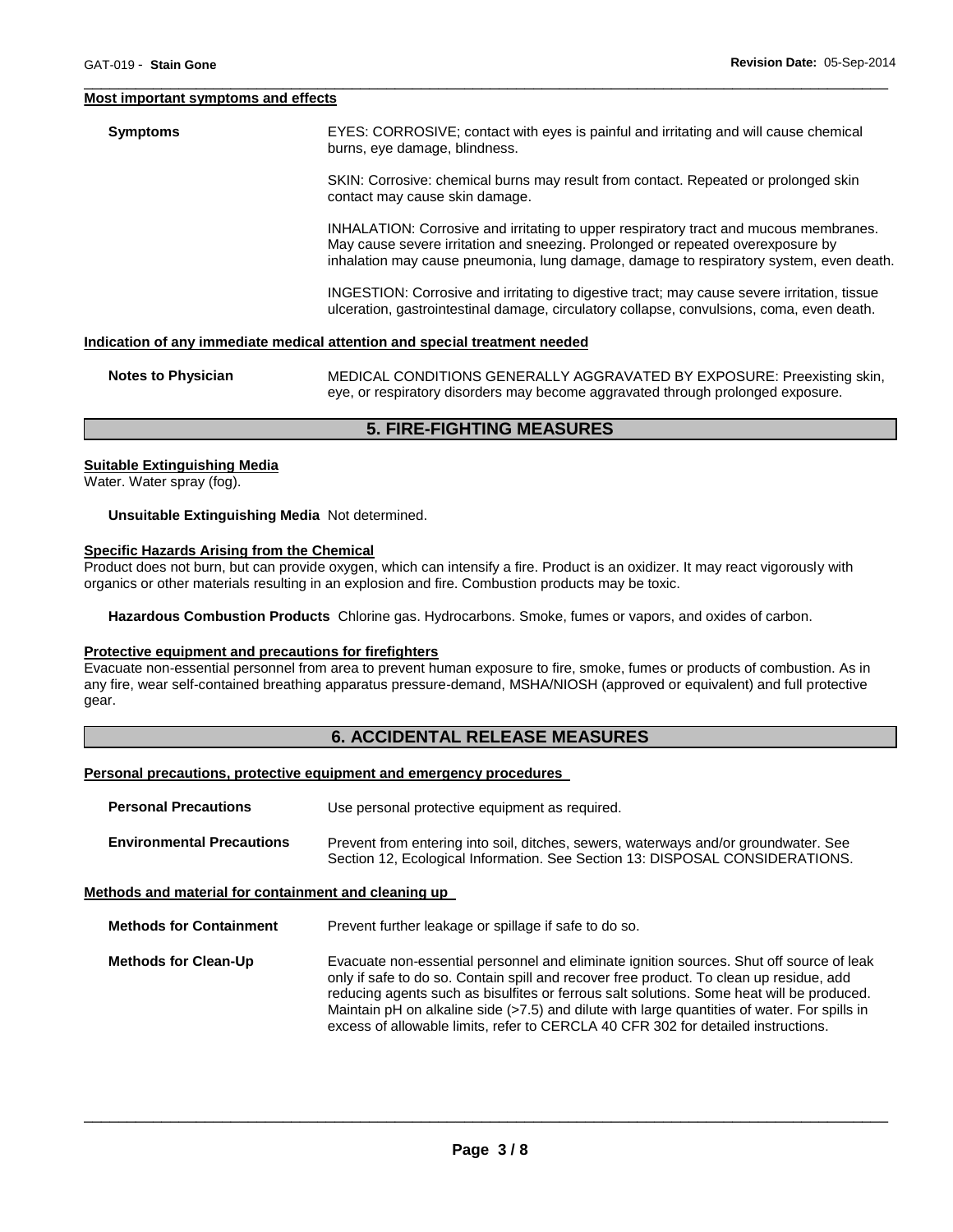# \_\_\_\_\_\_\_\_\_\_\_\_\_\_\_\_\_\_\_\_\_\_\_\_\_\_\_\_\_\_\_\_\_\_\_\_\_\_\_\_\_\_\_\_\_\_\_\_\_\_\_\_\_\_\_\_\_\_\_\_\_\_\_\_\_\_\_\_\_\_\_\_\_\_\_\_\_\_\_\_\_\_\_\_\_\_\_\_\_\_\_\_\_ **7. HANDLING AND STORAGE**

# **Precautions for safe handling**

| Advice on Safe Handling                                      | Handle in accordance with good industrial hygiene and safety practice. Avoid contact with<br>skin, eyes or clothing. Use personal protection recommended in Section 8. Do not breathe<br>dust/fume/gas/mist/vapors/spray. Wash face, hands, and any exposed skin thoroughly after<br>handling. Keep away from heat. Keep/Store away from clothing/heat/combustible materials.<br>Take any precaution to avoid mixing with combustibles. Keep containers closed when not in<br>use. |
|--------------------------------------------------------------|------------------------------------------------------------------------------------------------------------------------------------------------------------------------------------------------------------------------------------------------------------------------------------------------------------------------------------------------------------------------------------------------------------------------------------------------------------------------------------|
| Conditions for safe storage, including any incompatibilities |                                                                                                                                                                                                                                                                                                                                                                                                                                                                                    |
| <b>Storage Conditions</b>                                    | Keep container tightly closed and store in a cool, dry and well-ventilated place. Store locked<br>up. Keep away from direct sunlight and heat. Keep away from oxidizers and incompatible<br>materials.                                                                                                                                                                                                                                                                             |
| <b>Incompatible Materials</b>                                | Amphoteric metals. Aluminum. Copper. Zinc. Brass. Strong reducing agents. Hydrogen.                                                                                                                                                                                                                                                                                                                                                                                                |

Hydrazine. Sulfides. Sulfites. Nitrites. Inorganic acids. Organic acids. Organic bases. Hydrocarbons. Organic mixtures.

# **8. EXPOSURE CONTROLS/PERSONAL PROTECTION**

# **Exposure Guidelines**

| <b>Chemical Name</b> | <b>ACGIH TLV</b>             | <b>OSHA PEL</b>                        | <b>NIOSH IDLH</b>            |
|----------------------|------------------------------|----------------------------------------|------------------------------|
| Sodium hvdroxide     | Ceiling: 2 mg/m <sup>3</sup> | TWA: $2 \text{ mg/m}^3$                | IDLH: $10 \text{ mg/m}^3$    |
| 1310-73-2            |                              | (vacated) Ceiling: 2 mg/m <sup>3</sup> | Ceiling: 2 mg/m <sup>3</sup> |

# **Appropriate engineering controls**

| <b>Engineering Controls</b>                                           | Ensure adequate ventilation, especially in confined areas. Eyewash stations. Showers.                                                                                                                                                                                                                                                                                                                                             |  |
|-----------------------------------------------------------------------|-----------------------------------------------------------------------------------------------------------------------------------------------------------------------------------------------------------------------------------------------------------------------------------------------------------------------------------------------------------------------------------------------------------------------------------|--|
| Individual protection measures, such as personal protective equipment |                                                                                                                                                                                                                                                                                                                                                                                                                                   |  |
| <b>Eve/Face Protection</b>                                            | Wear chemical goggles and face shield.                                                                                                                                                                                                                                                                                                                                                                                            |  |
| <b>Skin and Body Protection</b>                                       | Neoprene, butyl or nitrile rubber gloves with cuffs. Coveralls, apron or other equipment<br>should be worn to minimize skin contact.                                                                                                                                                                                                                                                                                              |  |
| <b>Respiratory Protection</b>                                         | If exposure limits are exceeded, or if exposure may occur, use a NIOSH/MSHA respirator<br>approved for your conditions of exposure. Refer to the most recent NIOSH publications<br>concerning chemical compliance with OSHA requirements in 29 CFR 1310.134 or<br>European Standard EN 149 for complete regulations. For emergencies, a NIOSH/MSHA<br>approved positive pressure breathing apparatus should be readily available. |  |

**General Hygiene Considerations** Handle in accordance with good industrial hygiene and safety practice.

# **9. PHYSICAL AND CHEMICAL PROPERTIES**

# **Information on basic physical and chemical properties**

| <b>Physical State</b> |  |
|-----------------------|--|
| <b>Appearance</b>     |  |
| Color                 |  |

Liquid

**Odor Threshold** 

**Applicative Vellow liquid**<br> **Applicative Codor Threshold**<br> **Codor Threshold** Mot determined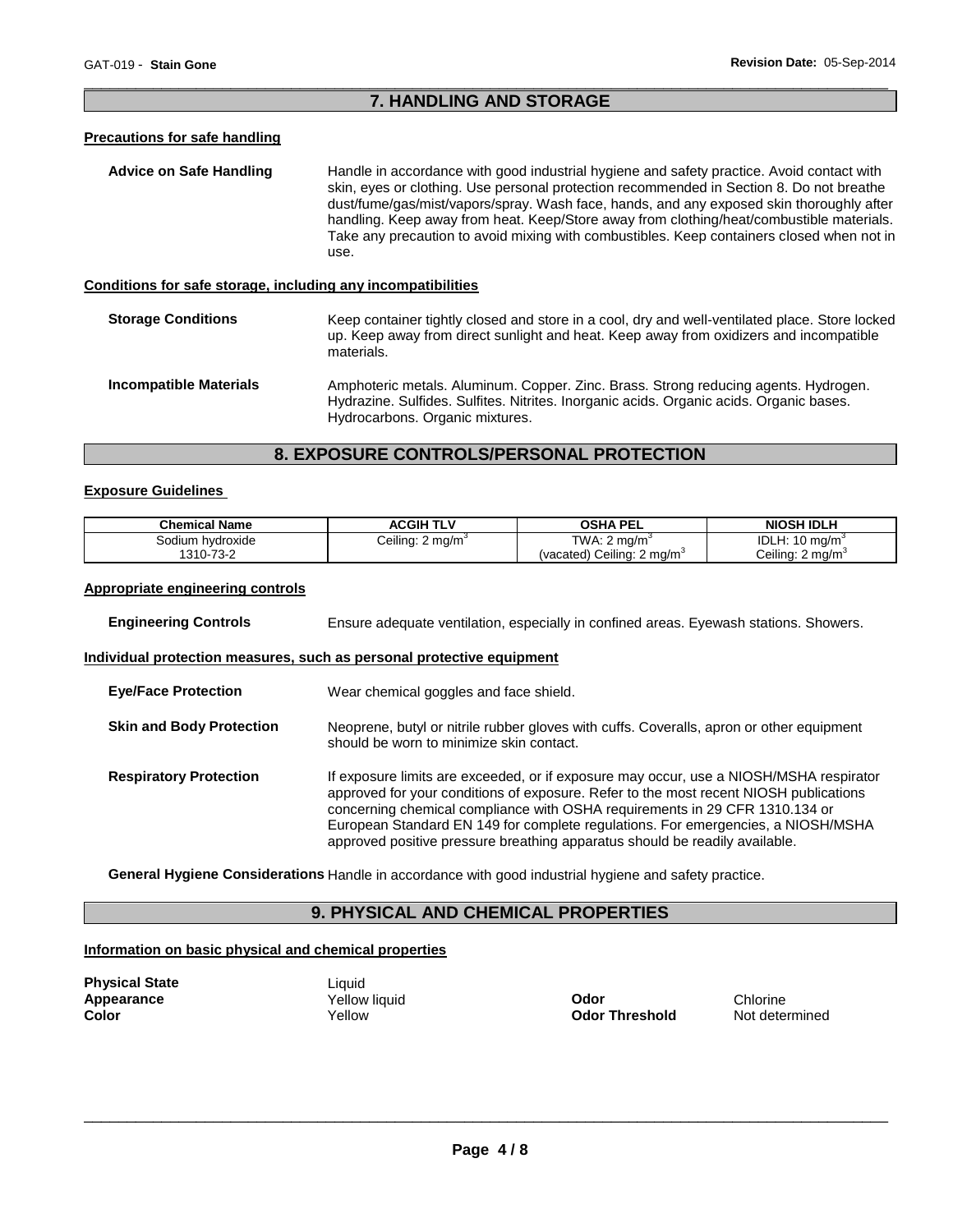| <b>Property</b><br>рH<br><b>Melting Point/Freezing Point</b><br><b>Boiling Point/Boiling Range</b>                                                       | Values<br>12.8<br>Not determined<br>100°C / 212°F                                      | Remarks • Method |
|----------------------------------------------------------------------------------------------------------------------------------------------------------|----------------------------------------------------------------------------------------|------------------|
| <b>Flash Point</b><br><b>Evaporation Rate</b><br><b>Flammability (Solid, Gas)</b><br><b>Upper Flammability Limits</b><br><b>Lower Flammability Limit</b> | Non-flammable<br>${<}1$<br>Liquid-Not Applicable<br>Not Applicable<br>Not Applicable   | (Water = 1)      |
| <b>Vapor Pressure</b><br><b>Vapor Density</b>                                                                                                            | 17 mm Hg @ 20°C<br>>1                                                                  | $(Air=1)$        |
| <b>Specific Gravity</b><br><b>Water Solubility</b><br>Solubility in other solvents<br><b>Partition Coefficient</b><br><b>Auto-ignition Temperature</b>   | 1.200<br>Completely soluble<br>Not determined<br>Not determined<br>Not determined      | (Water = 1)      |
| <b>Decomposition Temperature</b><br><b>Kinematic Viscosity</b><br><b>Dynamic Viscosity</b><br><b>Explosive Properties</b><br><b>Oxidizing Properties</b> | Not determined<br>Not determined<br>Not determined<br>Not determined<br>Not determined |                  |

# **10. STABILITY AND REACTIVITY**

# **Reactivity**

Not reactive under normal conditions.

# **Chemical Stability**

Stable under recommended storage conditions.

# **Possibility of Hazardous Reactions**

None under normal processing.

#### **Hazardous Polymerization** Hazardous polymerization does not occur.

# **Conditions to Avoid**

Keep separated from incompatible substances. Keep out of reach of children.

# **Incompatible Materials**

**Product Information** 

Amphoteric metals. Aluminum. Copper. Zinc. Brass. Strong reducing agents. Hydrogen. Hydrazine. Sulfides. Sulfites. Nitrites. Inorganic acids. Organic acids. Organic bases. Hydrocarbons. Organic mixtures.

# **Hazardous Decomposition Products**

Chlorine gas. Hydrocarbons. Smoke, fumes or vapors, and oxides of carbon.

# **11. TOXICOLOGICAL INFORMATION**

# **Information on likely routes of exposure**

| Causes severe eye damage.        |
|----------------------------------|
| Causes severe skin burns.        |
| Avoid breathing vapors or mists. |
| Do not ingest.                   |
|                                  |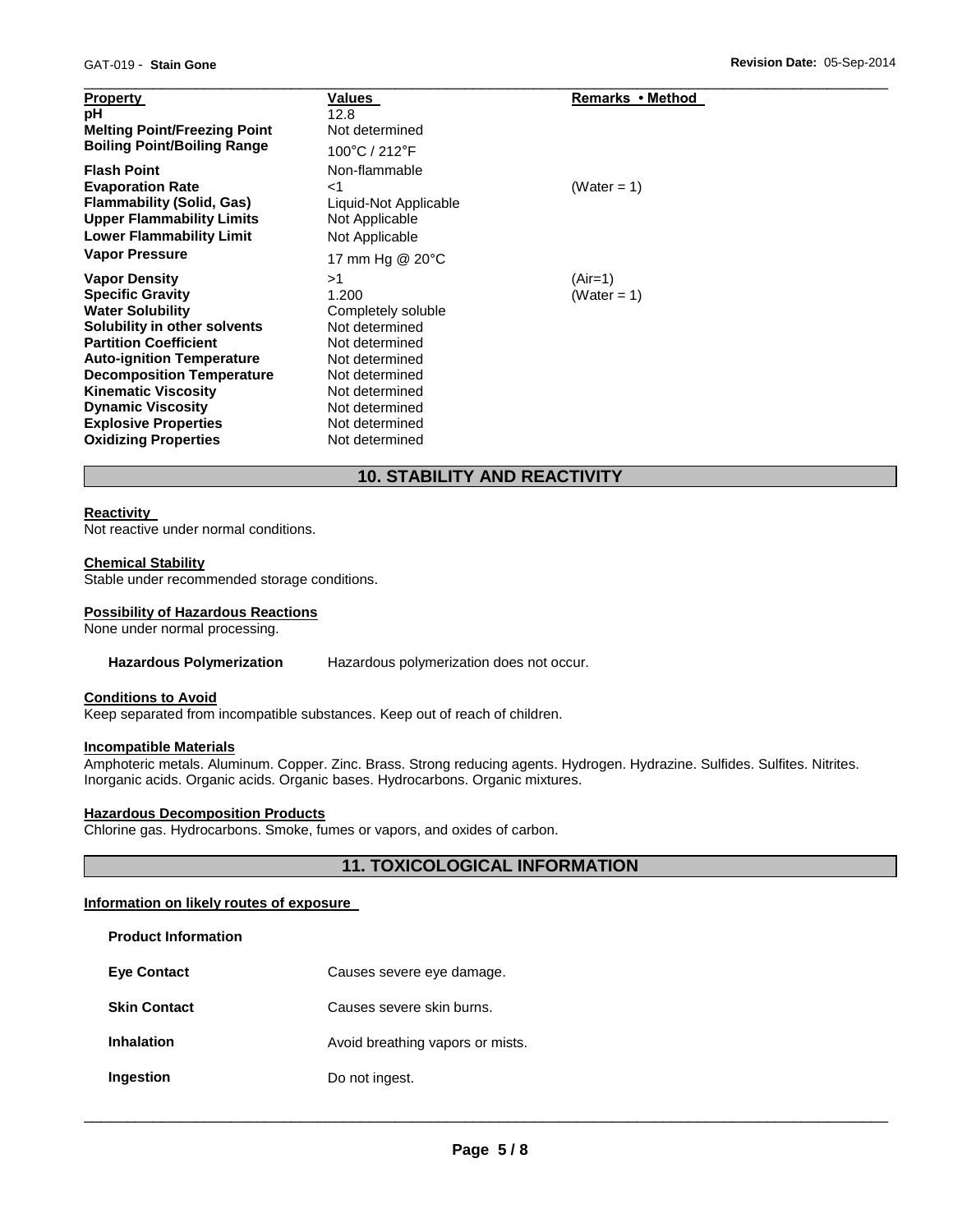#### \_\_\_\_\_\_\_\_\_\_\_\_\_\_\_\_\_\_\_\_\_\_\_\_\_\_\_\_\_\_\_\_\_\_\_\_\_\_\_\_\_\_\_\_\_\_\_\_\_\_\_\_\_\_\_\_\_\_\_\_\_\_\_\_\_\_\_\_\_\_\_\_\_\_\_\_\_\_\_\_\_\_\_\_\_\_\_\_\_\_\_\_\_ **Component Information**

| $>$ 10000 mg/kg (Rabbit) |  |
|--------------------------|--|
|                          |  |
| $= 1350$ mg/kg (Rabbit)  |  |
|                          |  |

# **Information on physical, chemical and toxicological effects**

**Symptoms** Please see section 4 of this SDS for symptoms.

# **Delayed and immediate effects as well as chronic effects from short and long-term exposure**

Carcinogenicity **Group 3 IARC** components are "not classifiable as human carcinogens".

| <b>Chemical Name</b>     | ACGIH<br>A. | <b>IARC</b> | <b>NTP</b><br>. | <b>OSHA</b> |
|--------------------------|-------------|-------------|-----------------|-------------|
| Sodium hypochlorite      |             | Group 3     |                 |             |
| 7004<br>ro c<br>681-52-9 |             |             |                 |             |

**Legend** 

*IARC (International Agency for Research on Cancer)*

*Group 3 IARC components are "not classifiable as human carcinogens"* 

# **Numerical measures of toxicity**

Not determined

# **12. ECOLOGICAL INFORMATION**

# **Ecotoxicity**

Very toxic to aquatic life with long lasting effects.

# **Component Information**

| <b>Chemical Name</b> | Algae/aquatic plants    | <b>Fish</b>                     | <b>Toxicity to</b> | <b>Crustacea</b>            |
|----------------------|-------------------------|---------------------------------|--------------------|-----------------------------|
|                      |                         |                                 | microorganisms     |                             |
| Sodium hypochlorite  | 0.095: 24 h Skeletonema | $0.06 - 0.11$ : 96 h Pimephales |                    | 2.1: 96 h Daphnia magna     |
| 7681-52-9            | costatum mg/L EC50      | promelas mg/L LC50 flow-        |                    | mg/L EC50 0.033 - 0.044: 48 |
|                      |                         | through 4.5 - 7.6: 96 h         |                    | h Daphnia magna mg/L        |
|                      |                         | Pimephales promelas mg/L        |                    | EC50 Static                 |
|                      |                         | LC50 static 0.4 - 0.8: 96 h     |                    |                             |
|                      |                         | Lepomis macrochirus mg/L        |                    |                             |
|                      |                         | LC50 static 0.28 - 1: 96 h      |                    |                             |
|                      |                         | Lepomis macrochirus mg/L        |                    |                             |
|                      |                         | LC50 flow-through 0.05 -        |                    |                             |
|                      |                         | 0.771: 96 h Oncorhynchus        |                    |                             |
|                      |                         | mykiss mg/L LC50 flow-          |                    |                             |
|                      |                         | through 0.03 - 0.19: 96 h       |                    |                             |
|                      |                         | Oncorhynchus mykiss mg/L        |                    |                             |
|                      |                         | LC50 semi-static 0.18 - 0.22:   |                    |                             |
|                      |                         | 96 h Oncorhynchus mykiss        |                    |                             |
|                      |                         | mg/L LC50 static                |                    |                             |
| Sodium hydroxide     |                         | 45.4: 96 h Oncorhynchus         |                    |                             |
| 1310-73-2            |                         | mykiss mg/L LC50 static         |                    |                             |

# **Persistence/Degradability**

Not determined.

#### **Bioaccumulation**

Not determined.

**Mobility**

Not determined

# **Other Adverse Effects**

Not determined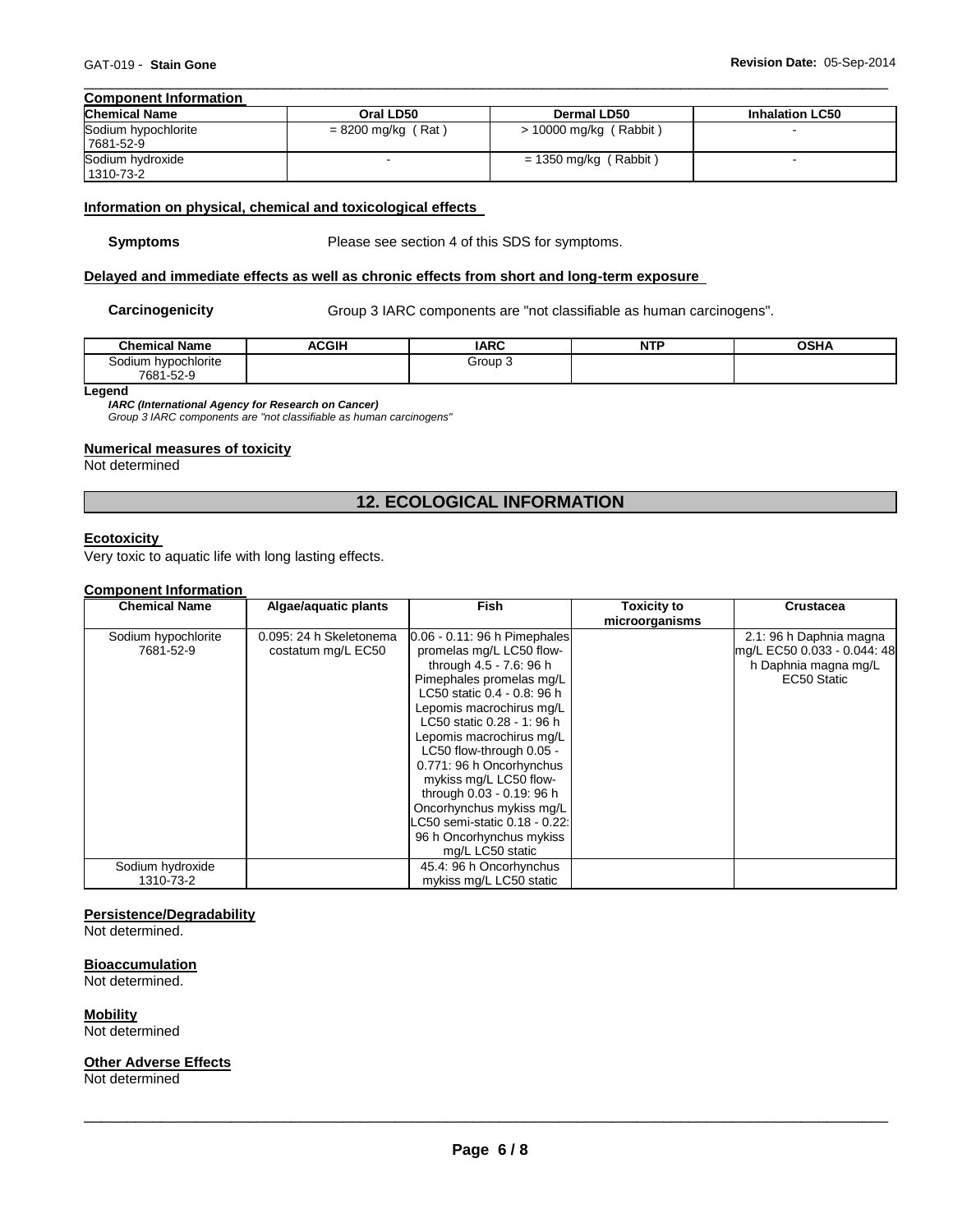# \_\_\_\_\_\_\_\_\_\_\_\_\_\_\_\_\_\_\_\_\_\_\_\_\_\_\_\_\_\_\_\_\_\_\_\_\_\_\_\_\_\_\_\_\_\_\_\_\_\_\_\_\_\_\_\_\_\_\_\_\_\_\_\_\_\_\_\_\_\_\_\_\_\_\_\_\_\_\_\_\_\_\_\_\_\_\_\_\_\_\_\_\_ **13. DISPOSAL CONSIDERATIONS**

# **Waste Treatment Methods**

| <b>Disposal of Wastes</b>     | Disposal should be in accordance with applicable regional, national and local laws and<br>regulations. |
|-------------------------------|--------------------------------------------------------------------------------------------------------|
| <b>Contaminated Packaging</b> | Disposal should be in accordance with applicable regional, national and local laws and<br>regulations. |

#### **California Hazardous Waste Status**

| <b>Chemical Name</b> | California<br><b>Hazardous Waste Status</b> |
|----------------------|---------------------------------------------|
| Sodium hvdroxide     | Toxic                                       |
| 1310-73-2<br>-10-∠   | corrosive.                                  |

# **14. TRANSPORT INFORMATION**

| <b>Note</b>                 | Please see current shipping paper for most up to date shipping information, including<br>exemptions and special circumstances. |  |
|-----------------------------|--------------------------------------------------------------------------------------------------------------------------------|--|
| <b>DOT</b>                  |                                                                                                                                |  |
| <b>UN/ID No</b>             | <b>UN1791</b>                                                                                                                  |  |
| <b>Proper Shipping Name</b> | Hypochlorite solutions                                                                                                         |  |
| <b>Hazard Class</b>         | 8                                                                                                                              |  |
| <b>Packing Group</b>        | Ш                                                                                                                              |  |
| <b>IATA</b>                 |                                                                                                                                |  |
| <b>UN/ID No</b>             | <b>UN1791</b>                                                                                                                  |  |
| <b>Proper Shipping Name</b> | Hypochlorite solutions                                                                                                         |  |
| <b>Hazard Class</b>         | 8                                                                                                                              |  |
| <b>Packing Group</b>        | Ш                                                                                                                              |  |
| <b>IMDG</b>                 |                                                                                                                                |  |
| <b>UN/ID No</b>             | <b>UN1791</b>                                                                                                                  |  |
| <b>Proper Shipping Name</b> | Hypochlorite solutions                                                                                                         |  |
| <b>Hazard Class</b>         | 8                                                                                                                              |  |
| <b>Packing Group</b>        | Ш                                                                                                                              |  |
| <b>Marine Pollutant</b>     | This material may meet the definition of a marine pollutant                                                                    |  |

# **15. REGULATORY INFORMATION**

# **International Inventories**

Not determined

# **US Federal Regulations**

# **CERCLA**

| <b>Chemical Name</b> | <b>Hazardous Substances RQs</b> | <b>CERCLA/SARA RQ</b> | <b>Reportable Quantity (RQ)</b> |
|----------------------|---------------------------------|-----------------------|---------------------------------|
| Sodium hypochlorite  | 100 lb                          |                       | RQ 100 lb final RQ              |
| 7681-52-9            |                                 |                       | RQ 45.4 kg final RQ             |
| Sodium hydroxide     | 1000 lb                         |                       | RQ 1000 lb final RQ             |
| 1310-73-2            |                                 |                       | RQ 454 kg final RQ              |

# **SARA 313**

Section 313 of Title III of the Superfund Amendments and Reauthorization Act of 1986 (SARA). This product does not contain any chemicals which are subject to the reporting requirements of the Act and Title 40 of the Code of Federal Regulations, Part 372